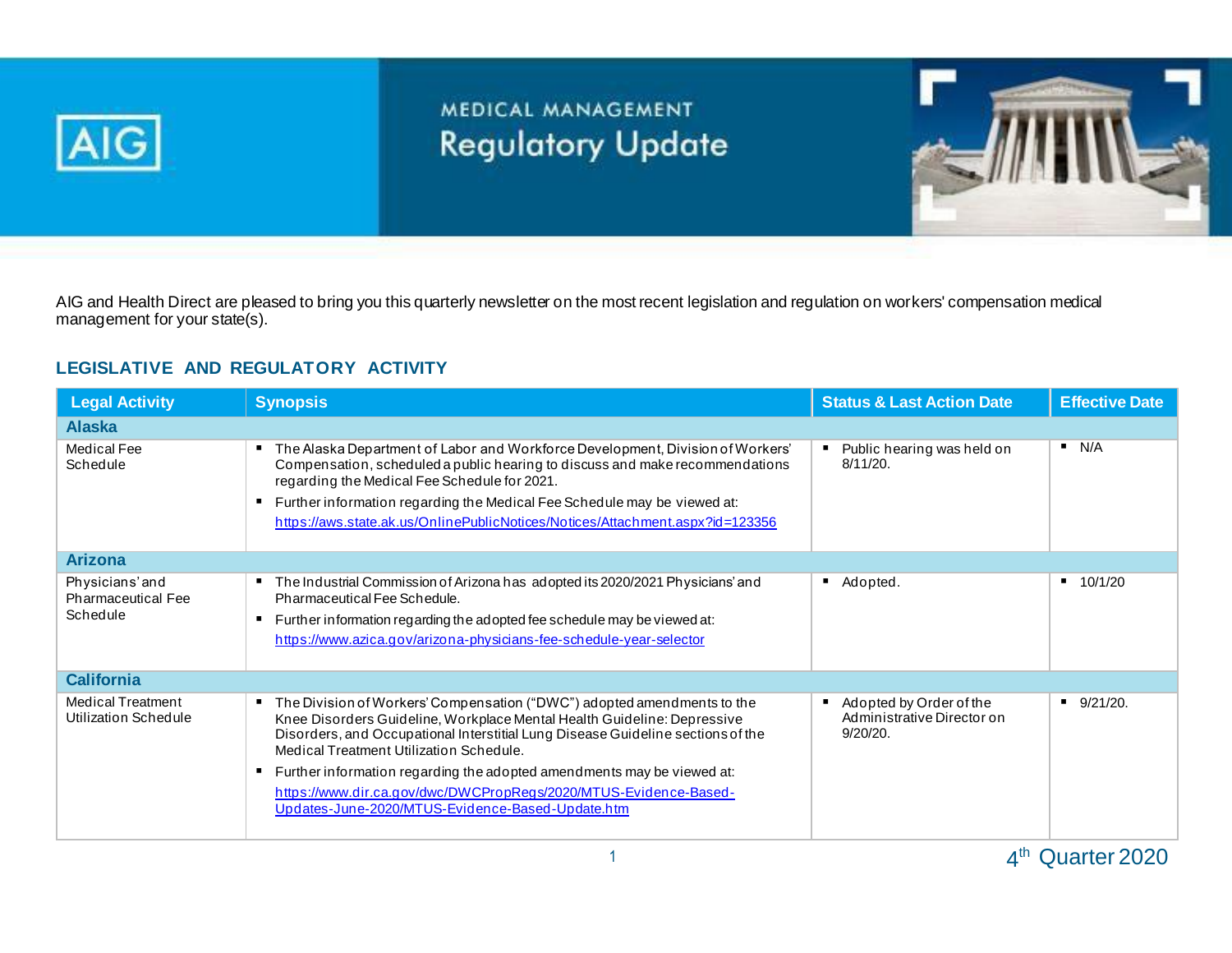| <b>Legal Activity</b>                                                                       | <b>Synopsis</b>                                                                                                                                                                                                                                                                                                                                                                    | <b>Status &amp; Last Action Date</b>                              | <b>Effective Date</b>       |
|---------------------------------------------------------------------------------------------|------------------------------------------------------------------------------------------------------------------------------------------------------------------------------------------------------------------------------------------------------------------------------------------------------------------------------------------------------------------------------------|-------------------------------------------------------------------|-----------------------------|
| <b>Medical Treatment</b><br><b>Utilization Schedule</b>                                     | " The Division of Workers' Compensation ("DWC") adopted amendments to the<br>Antiemetics Guideline section of the Medical Treatment Utilization Schedule.<br>" Further information regarding the adopted amendments may be viewed at:<br>https://www.dir.ca.gov/dwc/DWCPropRegs/2020/MTUS-Evidence-Based-<br>Updates-August-2020/MTUS-Evidence-Based-Update.htm                    | Adopted by Order of the<br>Administrative Director on<br>9/24/20. | $10/26/20$ .                |
| Medical-Legal Fee<br>Schedule                                                               | " The Division of Workers' Compensation ("DWC") proposed amendments to its<br>medical-legal fee schedule.<br>" Further information regarding the proposed amendments mat be viewed at:<br>https://www.dir.ca.gov/dwc/DWCPropRegs/2020/Medical-Legal-Fee-Schedule/Med-<br>Legal-Fee-Schedule.htm                                                                                    | Public hearing scheduled for<br>12/14/20.                         | N/A                         |
| Hospital Inpatient<br>Fees                                                                  | " The Division of Workers' Compensation ("DWC") has posted an order adjusting the<br>hospital outpatient departments and ambulatory surgical centers section of the<br>Official Medical Fee Schedule to conform to changes in the Medicare payment<br>system.<br>The order adopting the adjustments may be viewed at:<br>л.<br>https://www.dir.ca.gov/DIRNews/2020/2020-94.html    | Order was posted on 10/26/20.<br>$\blacksquare$                   | $-12/1/20$                  |
| <b>Hospital Outpatient</b><br>Departments and<br>Ambulatory Surgical<br><b>Centers Fees</b> | The Division of Workers' Compensation ("DWC") has posted an order adjusting the<br>hospital outpatient departments and ambulatory surgical centers section of the<br>Official Medical Fee Schedule to conform to changes in the Medicare payment<br>system.<br>Further information regarding the order may be viewed at:<br>л.<br>https://www.dir.ca.gov/DIRNews/2020/2020-91.html | Order was posted on 10/7/20.<br>п.                                | $-10/1/20$                  |
| Pathology and Clinical<br>Laboratory Fees                                                   | The Division of Workers' Compensation ("DWC") has posted an order adjusting the<br>$\blacksquare$<br>pathology and clinical laboratory section of the Official Medical Fee Schedule to<br>conform to additional changes in the Medicare payment system.<br>" Further information regarding the order may be viewed at:<br>https://www.dir.ca.gov/DIRNews/2020/2020-89.html         | Order was posted on 10/9/20.<br>$\blacksquare$                    | 10/1/20<br>$\blacksquare$ . |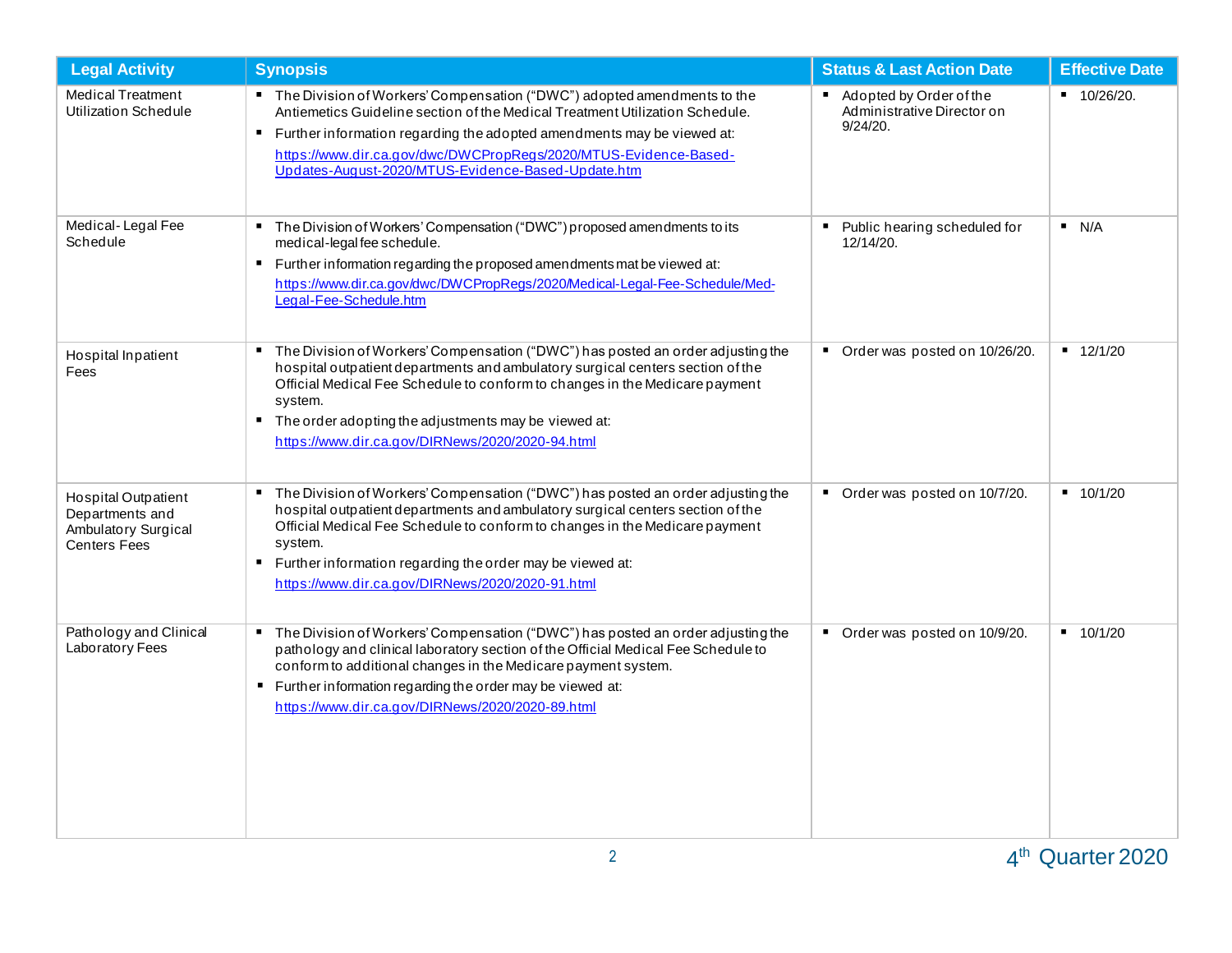| <b>Legal Activity</b>                                                                   | <b>Synopsis</b>                                                                                                                                                                                                                                                                                                                                                                                                                                                                                                                                                                                                                                                                                                                                                                                                                                                                                                                                                                                                                                                                                                                                                                                                                       | <b>Status &amp; Last Action Date</b>                                  | <b>Effective Date</b> |
|-----------------------------------------------------------------------------------------|---------------------------------------------------------------------------------------------------------------------------------------------------------------------------------------------------------------------------------------------------------------------------------------------------------------------------------------------------------------------------------------------------------------------------------------------------------------------------------------------------------------------------------------------------------------------------------------------------------------------------------------------------------------------------------------------------------------------------------------------------------------------------------------------------------------------------------------------------------------------------------------------------------------------------------------------------------------------------------------------------------------------------------------------------------------------------------------------------------------------------------------------------------------------------------------------------------------------------------------|-----------------------------------------------------------------------|-----------------------|
| Physician Services and<br>Non-Physician Practitioner<br>Services Fees                   | " The Division of Workers' Compensation ("DWC") posted an order adopting<br>adjustments to the Physician Services and Non-Physician Practitioner Services<br>section of the Official Medical Fee Schedule ("OMFS") to conform to changes in the<br>Medicare payment system.<br>■ Further information regarding the order may be viewed at:<br>https://www.dir.ca.gov/DIRNews/2020/2020-86.html                                                                                                                                                                                                                                                                                                                                                                                                                                                                                                                                                                                                                                                                                                                                                                                                                                        | Order was issued on 9/24/20.                                          | $-10/1/20$            |
| Durable Medical<br>Equipment, Prosthetics,<br>Orthotics and Supplies<br>("DMEPOS") Fees | The Division of Workers' Compensation ("DWC") has posted an order adjusting the<br>п.<br>Durable Medical Equipment, Prosthetics, Orthotics and Supplies ("DMEPOS")<br>section of the Official Medical Fee Schedule to conform to changes in the Medicare<br>payment system.<br>Further information regarding the order may be viewed at:<br>п.<br>https://www.dir.ca.gov/DIRNews/2020/2020-87.html                                                                                                                                                                                                                                                                                                                                                                                                                                                                                                                                                                                                                                                                                                                                                                                                                                    | Order was posted on 9/30/20.<br>п.                                    | $-10/1/20$            |
| AB 2294<br><b>Medical Provider Networks</b>                                             | Proposed legislation which imposes new requirements on medical provider<br>$\blacksquare$<br>networks.<br>$\blacksquare$ .<br>Further information regarding the proposed legislation may be viewed at:<br>http://leginfo.legislature.ca.gov/faces/billTextClient.xhtml?bill_id=201920200AB2294                                                                                                                                                                                                                                                                                                                                                                                                                                                                                                                                                                                                                                                                                                                                                                                                                                                                                                                                        | Re-referred to Assembly<br>п.<br>Committee on Insurance on<br>5/5/20. | N/A                   |
| SB 537<br><b>Medical Utilization Data</b><br>Medical Provider Data                      | Adopted legislation which, among other things:<br>Requires, by January 1, 2024, the Division of Workers' Compensation ("DWC") to<br>create and publish on their website provider medical utilization data, including<br>demographic information, the number of utilization review modification and denial<br>decisions issued to a provider, the number of independent medical reviews<br>requested by a provider, and the number resulting in either modification or denial.<br>Requires, by July 1, 2021, a medical provider network to post on its website a roster<br>$\blacksquare$<br>of all network physicians, including physical therapists, in the medical provider<br>network and update the roster quarterly.<br>• Clarifies that an entity that provides physician network services or ancillary network<br>services is prohibited from altering or amending a request for authorization for<br>medical treatment from a physician or physical therapist before the submission of the<br>request to the claim's administrator.<br>Further information regarding the proposed legislation may be viewed at:<br>п.<br>http://leginfo.legislature.ca.gov/faces/billTextClient.xhtml?bill_id=201920200SB53<br>$\overline{7}$ | Signed by the Governor on<br>10/8/19.                                 | • Various             |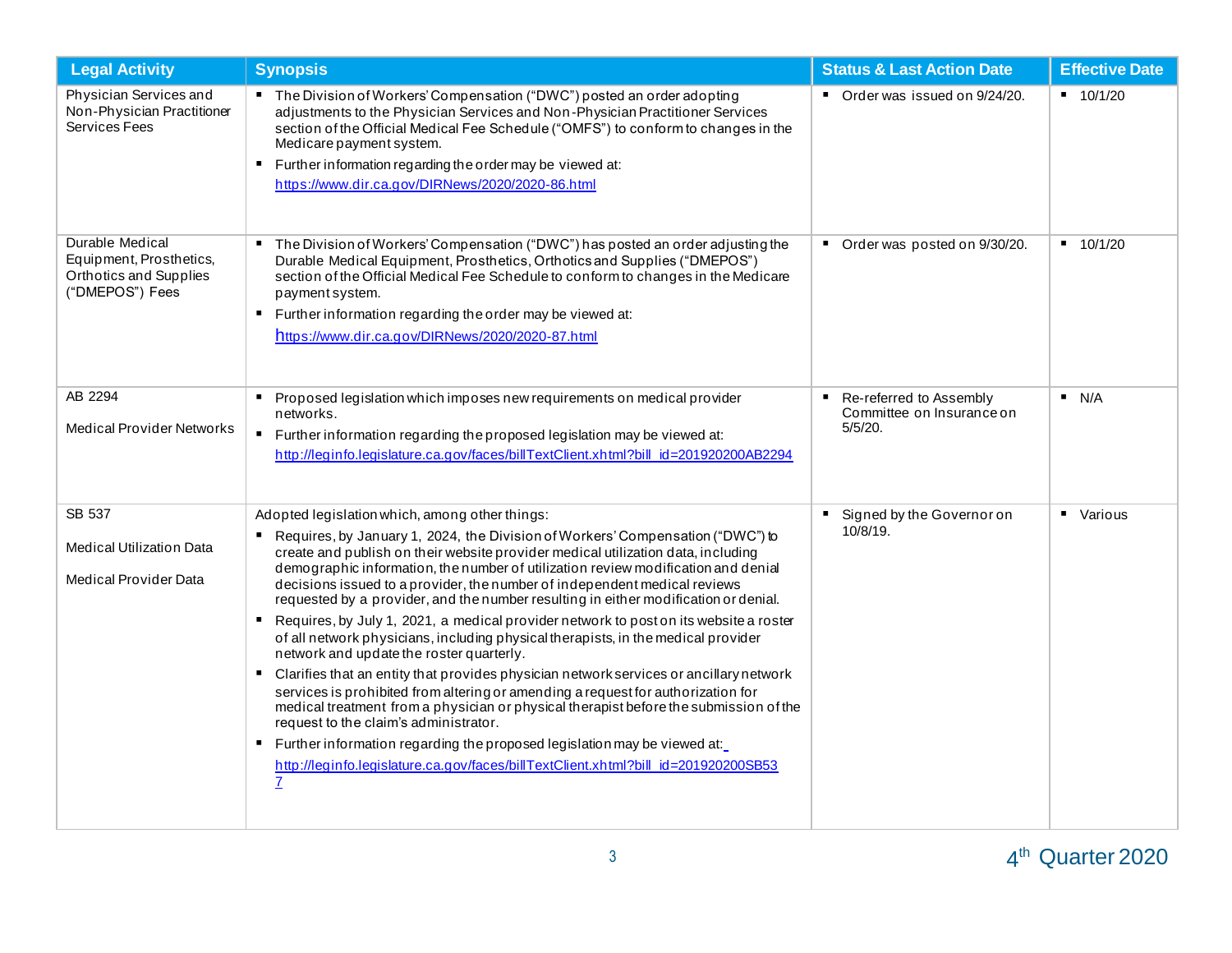| <b>Legal Activity</b>                                | <b>Synopsis</b>                                                                                                                                                                                                                                                                                                                                                                                                                                                                                                                                                                                                               | <b>Status &amp; Last Action Date</b>                                    | <b>Effective Date</b> |
|------------------------------------------------------|-------------------------------------------------------------------------------------------------------------------------------------------------------------------------------------------------------------------------------------------------------------------------------------------------------------------------------------------------------------------------------------------------------------------------------------------------------------------------------------------------------------------------------------------------------------------------------------------------------------------------------|-------------------------------------------------------------------------|-----------------------|
| <b>Colorado</b>                                      |                                                                                                                                                                                                                                                                                                                                                                                                                                                                                                                                                                                                                               |                                                                         |                       |
| <b>Utilization Standards</b><br>Medical Fee Schedule | The Colorado Department of Labor and Employment, Division of Workers'<br>Compensation, adopted amendments to its Rule 16, Medical Utilization Standards,<br>and Rule 18, Medical Fee Schedule.<br>" The proposed amendments, among other things, change the required timeframe of<br>a payer's response to a prior authorization request, and an appeal of a prior<br>authorization request, from 7 business days to 10 calendar days.<br>Further information regarding the adopted amendments may be viewed at:<br>$\blacksquare$<br>https://cdle.colorado.gov/attorneys/workers-compensation-proposed-and-<br>adopted-rules | Adopted.                                                                | $-1/1/21$             |
| HB 1154<br>Independent Medical<br>Examinations       | Proposed legislation which, among other things, amends provisions regarding<br>п.<br>independent medical examinations under the Workers' Compensation Act.<br>Further information regarding the proposed legislation may be viewed at:<br>٠.<br>http://leg.colorado.gov/sites/default/files/documents/2020A/bills/2020a_1154_01.<br>pdf                                                                                                                                                                                                                                                                                       | Died at the close of the<br>$\blacksquare$<br>2020 Legislative Session. | N/A                   |
| <b>Connecticut</b>                                   |                                                                                                                                                                                                                                                                                                                                                                                                                                                                                                                                                                                                                               |                                                                         |                       |
| <b>Practitioner Fee Schedule</b>                     | " The Chairman of the State of Connecticut Workers' Compensation Commission issued a<br>Memorandum announcing publication of the 2020 Official Connecticut Practitioner Fee<br>Schedule.<br>The Memorandum may be viewed at:<br>٠.<br>https://wcc.state.ct.us/memos/2020/2020-12.htm                                                                                                                                                                                                                                                                                                                                          | Memorandum issued on<br>7/1/20.                                         | $-7/15/20$            |
| <b>Florida</b>                                       |                                                                                                                                                                                                                                                                                                                                                                                                                                                                                                                                                                                                                               |                                                                         |                       |
| Utilization and<br>Reimbursement Disputes            | The Department of Financial Services, Division of Workers 'Compensation, proposed<br>π.<br>rules which amend existing rules governing the process for the resolution of<br>reimbursement disputes between workers' compensation carriers and health care<br>providers.<br>" Further information regarding the proposed rules may be viewed at:<br>https://www.flrules.org/gateway/View_Notice.asp?id=23576546                                                                                                                                                                                                                 | Public hearing was held<br>on 10/7/20.                                  | N/A                   |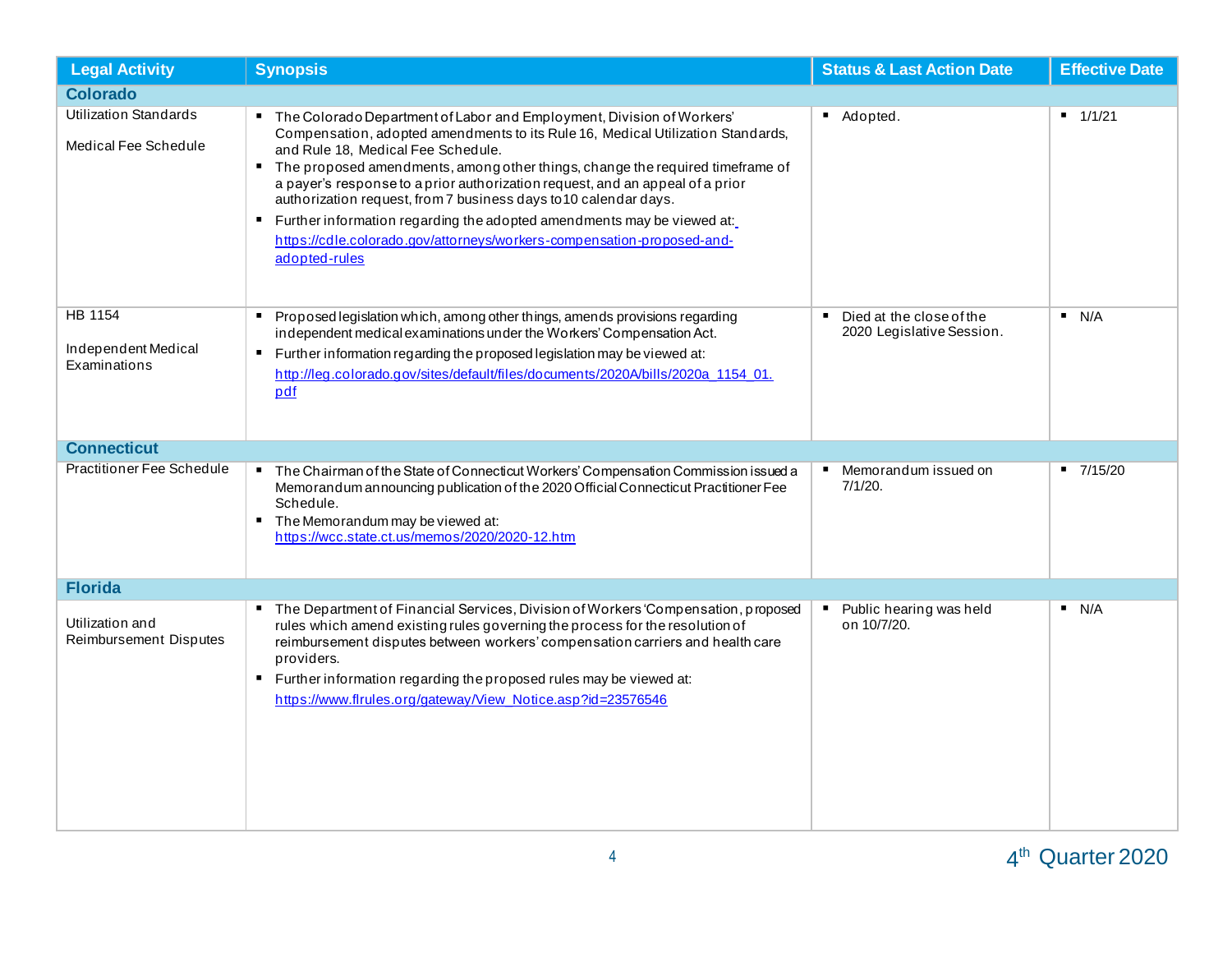| <b>Legal Activity</b>                                   | <b>Synopsis</b>                                                                                                                                                                                                                                                                                                                                                                                                                                                                                                                                                                                                                                                                                                         | <b>Status &amp; Last Action Date</b>                          | <b>Effective Date</b> |
|---------------------------------------------------------|-------------------------------------------------------------------------------------------------------------------------------------------------------------------------------------------------------------------------------------------------------------------------------------------------------------------------------------------------------------------------------------------------------------------------------------------------------------------------------------------------------------------------------------------------------------------------------------------------------------------------------------------------------------------------------------------------------------------------|---------------------------------------------------------------|-----------------------|
| <b>Illinois</b>                                         |                                                                                                                                                                                                                                                                                                                                                                                                                                                                                                                                                                                                                                                                                                                         |                                                               |                       |
| <b>HB 2792</b><br>Fee Schedule                          | Proposed legislation which, among other things:<br>Makes existing medical fee schedules inoperative after August 31, 2020.<br>$\blacksquare$<br>Provides that the Illinois Workers' Compensation Commission shall establish new<br>$\blacksquare$<br>medical fee schedules applicable on and after September 1, 2020 in accordance with<br>specified criteria.<br>" Further information regarding the proposed legislation may be viewed at:<br>http://www.ilga.gov/legislation/BillStatus.asp?DocNum=2792&GAID=15&DocTypel<br>D=HB&LegId=119045&SessionID=108&GA=101                                                                                                                                                   | Re-referred to the House Rules<br>Committee on 3/29/19.       | N/A                   |
| <b>HB 2794</b><br>Custom Compound<br><b>Medications</b> | Proposed legislation which amends the Workers' Compensation Act in relation to<br>custom compound medications, and:<br>■ Sets forth conditions for approval of payment.<br>Provides that charges shall be based upon the specific amount of each component<br>$\blacksquare$<br>drug and its original manufacturer's National Drug Code number.<br>Allows a provider to prescribe a one-time 7-day supply unless a prescription for more<br>than 7 days is preauthorized by the employer.<br>Further information regarding the proposed legislation may be viewed at:<br>http://www.ilga.gov/legislation/fulltext.asp?DocName=&SessionId=108&GA=101&Doc<br>TypeId=HB&DocNum=2794&GAID=15&LegID=119048&SpecSess=&Session | Re-referred to the House Rules<br>Committee on 3/29/19.       | N/A                   |
| <b>HB 2795</b><br>Drug Formulary                        | Proposed legislation which requires the Illinois Workers' Compensation Commission<br>$\blacksquare$<br>to promulgate an evidenced-based drug formulary.<br>" Further information regarding the proposed legislation may be viewed at:<br>http://www.ilga.gov/legislation/fulltext.asp?DocName=&SessionId=108&GA=101&Doc<br>TypeId=HB&DocNum=2795&GAID=15&LegID=119049&SpecSess=&Session                                                                                                                                                                                                                                                                                                                                 | Re-referred to the House Rules<br>л.<br>Committee on 3/29/19. | N/A                   |
| <b>HB 4998</b><br><b>Opioid Prescriptions</b>           | Proposed legislation which provides that an initial prescription for an opioid may<br>only be issued for a 7-day supply.<br>" Further information regarding the proposed legislation may be viewed at:<br>http://www.ilga.gov/legislation/101/HB/PDF/10100HB4998lv.pdf                                                                                                                                                                                                                                                                                                                                                                                                                                                  | Re-referred to the House Rules<br>л.<br>Committee on 6/23/20. | N/A                   |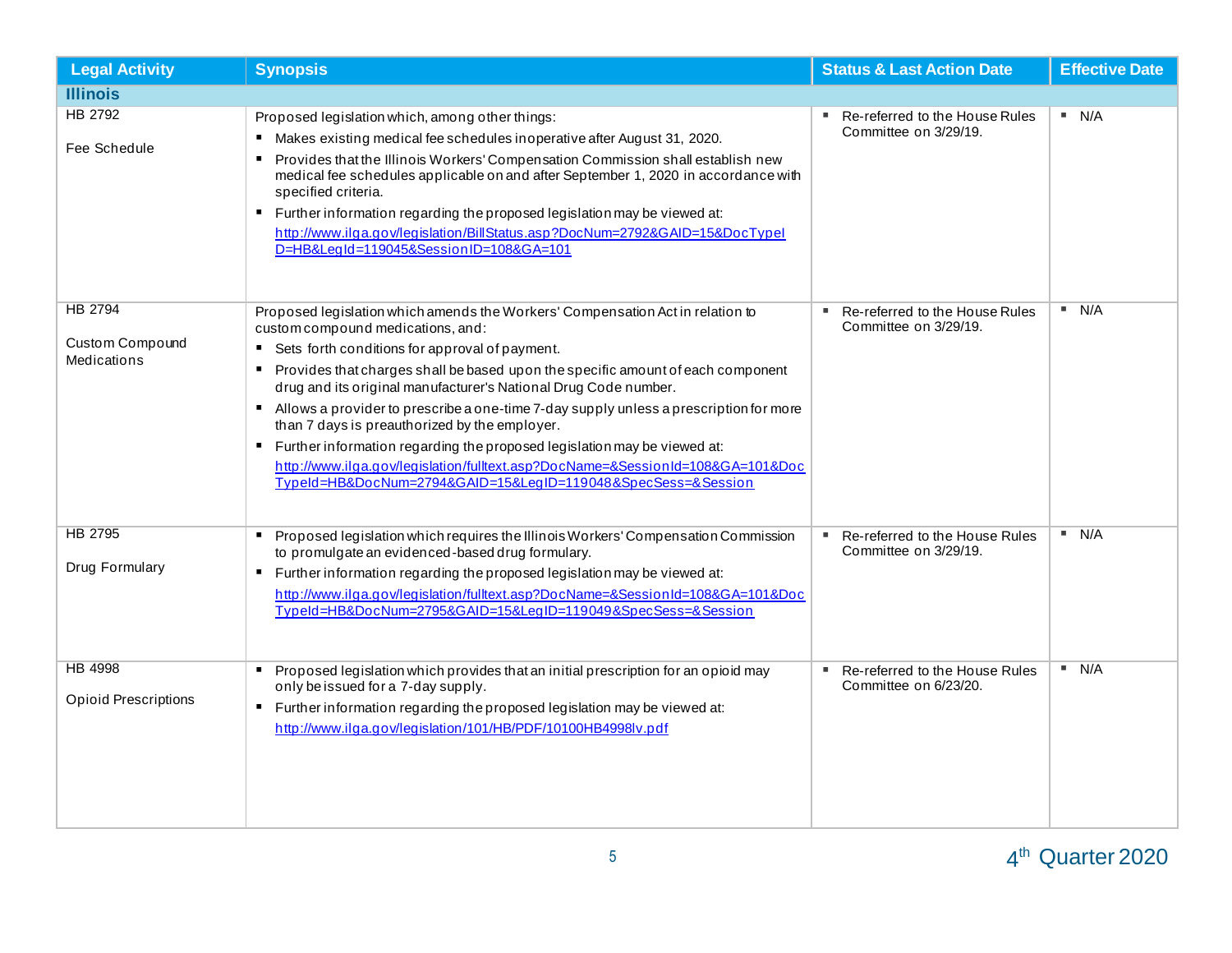| <b>Legal Activity</b>                                                    | <b>Synopsis</b>                                                                                                                                                                                                                                                                                                                                                                                                     | <b>Status &amp; Last Action Date</b>            | <b>Effective Date</b> |
|--------------------------------------------------------------------------|---------------------------------------------------------------------------------------------------------------------------------------------------------------------------------------------------------------------------------------------------------------------------------------------------------------------------------------------------------------------------------------------------------------------|-------------------------------------------------|-----------------------|
| <b>Kentucky</b>                                                          |                                                                                                                                                                                                                                                                                                                                                                                                                     |                                                 |                       |
| Pharmacy Fee Schedule                                                    | The Department of Workers' Claims has proposed amendments to its Pharmacy Fee<br>Schedule.<br>" Further information regarding the proposed amendments may be viewed at:<br>https://labor.ky.gov/Documents/Proposed%20Amendment%20to%20803%20KAR%202<br>5%20092.pdf                                                                                                                                                  | Public hearing scheduled for<br>$1/21/21$ .     | N/A                   |
| Hospital Fee Schedule                                                    | The Department of Workers' Claims has proposed amendments to its Hospital Fee<br>Schedule.<br>" Further information regarding the proposed amendments may be viewed at:<br>https://labor.ky.gov/Documents/Notice%20of%20Public%20Hearing%20Regarding%20P<br>roposed%20Changes%20to%20803%20KAR%2025%20091.pdf                                                                                                       | Public hearing scheduled for<br>п.<br>11/24/20. | N/A                   |
| <b>Medical Treatment</b><br>Guidelines                                   | The Commissioner of the Department of Workers' Claims posted an Order suspending<br>the effective date of the adopted medical treatment guidelines until January 1, 2021.<br>The Order may be viewed at:<br>п.<br>https://content.govdelivery.com/attachments/KYLABOR/2020/06/24/file_attachments/<br>1480913/Administrative%20Order%202020-002.pdf                                                                 | Order issued on 6/24/30.<br>$\blacksquare$      | $-6/24/20$            |
| <b>Louisiana</b>                                                         |                                                                                                                                                                                                                                                                                                                                                                                                                     |                                                 |                       |
| <b>Medical Treatment</b><br>Authorization<br><b>Prescription Refills</b> | The Louisiana Workforce Commission, Office of Workers' Compensation<br>Administration, adopted an emergency rule which directs carriers to extend deadlines<br>for medical authorization and prescription refills, not including opioids, during the COV-<br>19 state of emergency.<br>Further information regarding the adopted rule may be viewed at:<br>л.<br>https://www.doa.la.gov/osr/EMR/2020/2005EMR003.pdf | Adopted.                                        | $-3/19/20$            |
| Telemedicine                                                             | The Louisiana Workforce Commission, Office of Workers' Compensation<br>$\blacksquare$<br>Administration, adopted an emergency rule which provides temporary fee schedule<br>reimbursement codes for telemedicine use during the COV-19 state of emergency.<br>" Further information regarding the adopted rule may be viewed at:<br>http://www.laworks.net/Downloads/OWC/Bulletin 2nd EmergencyRule.pdf             | Adopted.                                        | $-4/3/20$             |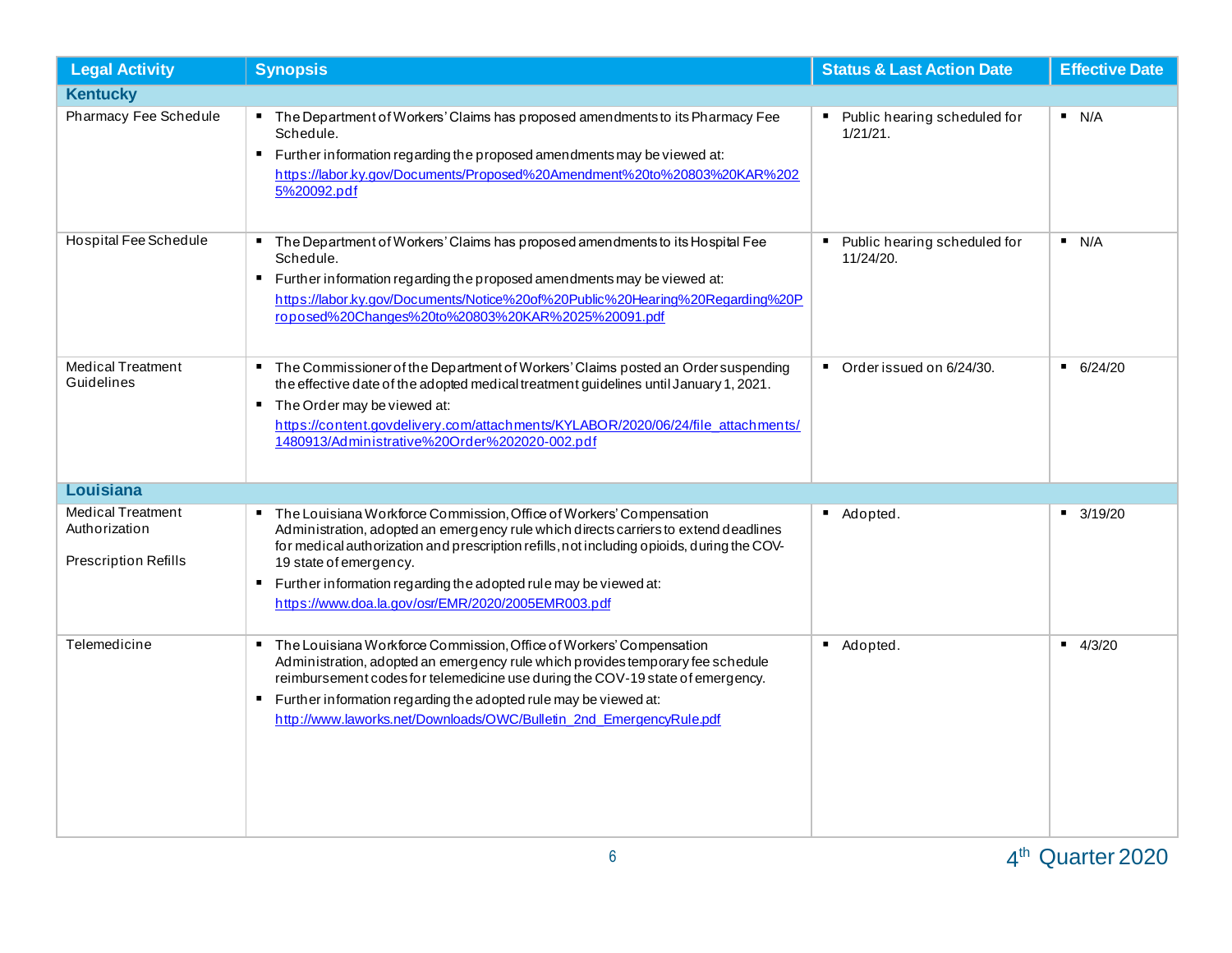| <b>Legal Activity</b> | <b>Synopsis</b>                                                                                                                                                                                                                                                                                                                                         | <b>Status &amp; Last Action Date</b>            | <b>Effective Date</b> |
|-----------------------|---------------------------------------------------------------------------------------------------------------------------------------------------------------------------------------------------------------------------------------------------------------------------------------------------------------------------------------------------------|-------------------------------------------------|-----------------------|
| <b>Maine</b>          |                                                                                                                                                                                                                                                                                                                                                         |                                                 |                       |
| Facility Fee Schedule | The Maine Workers' Compensation Board has updated its Facility Fee Schedule<br>effective 10/1/20.<br>" Further information regarding the proposed legislation may be viewed at:<br>https://www.maine.gov/wcb/                                                                                                                                           | Facility Fee Schedule was<br>updated.           | N/A                   |
| <b>Minnesota</b>      |                                                                                                                                                                                                                                                                                                                                                         |                                                 |                       |
| Fee Schedule          | The Minnesota Department of Labor and Industry, Workers' Compensation Division,<br>adopted annual adjustments to its medical fee schedule conversation factors.<br>Further information regarding the adopted adjustments may be viewed at:<br>http://www.dli.mn.gov/about-department/rulemaking/rulemaking-docket-minnesota-<br>rules-chapter-5221-2020 | Adopted.                                        | $-10/1/20$            |
| <b>Mississippi</b>    |                                                                                                                                                                                                                                                                                                                                                         |                                                 |                       |
| Telemedicine          | • The Mississippi Workers' Compensation Commission issued a Bulletin which, among<br>other things, extends the timeframe allowing for expanded use of telemedicine services<br>due to the COVID-19 crisis until December 24, 2020.<br>■ The Bulletin may be viewed at:<br>https://mwcc.ms.gov/pdf/2020_09_30_All_Commission_Policies.pdf                | Bulletin was issued on<br>9/30/20.              | 9/30/20               |
| <b>Montana</b>        |                                                                                                                                                                                                                                                                                                                                                         |                                                 |                       |
| Fee Schedule          | The Montana Department of Labor and Industry adopted amendments to its medical<br>fee schedules for workers' compensation.<br>■ Further information regarding the adopted amendments may be viewed at:<br>http://erd.dli.mt.gov/work-comp-claims/medical-regulations/montana-work-comp-<br>fee-schedules                                                | Adopted.                                        | $-7/1/20$             |
| Drug Formulary        | The Montana Department of Labor and Industry has proposed to adopt and<br>incorporate by reference updates to its ODG drug formulary.<br>" Further information regarding the updates may be viewed at:<br>http://erd.dli.mt.gov/Portals/54/Documents/Work-Comp-Claims/Medical-<br>Regs/Formulary%20Committee/Rule%20Notice.pdf                          | Public hearing scheduled for<br>п.<br>11/30/20. | N/A                   |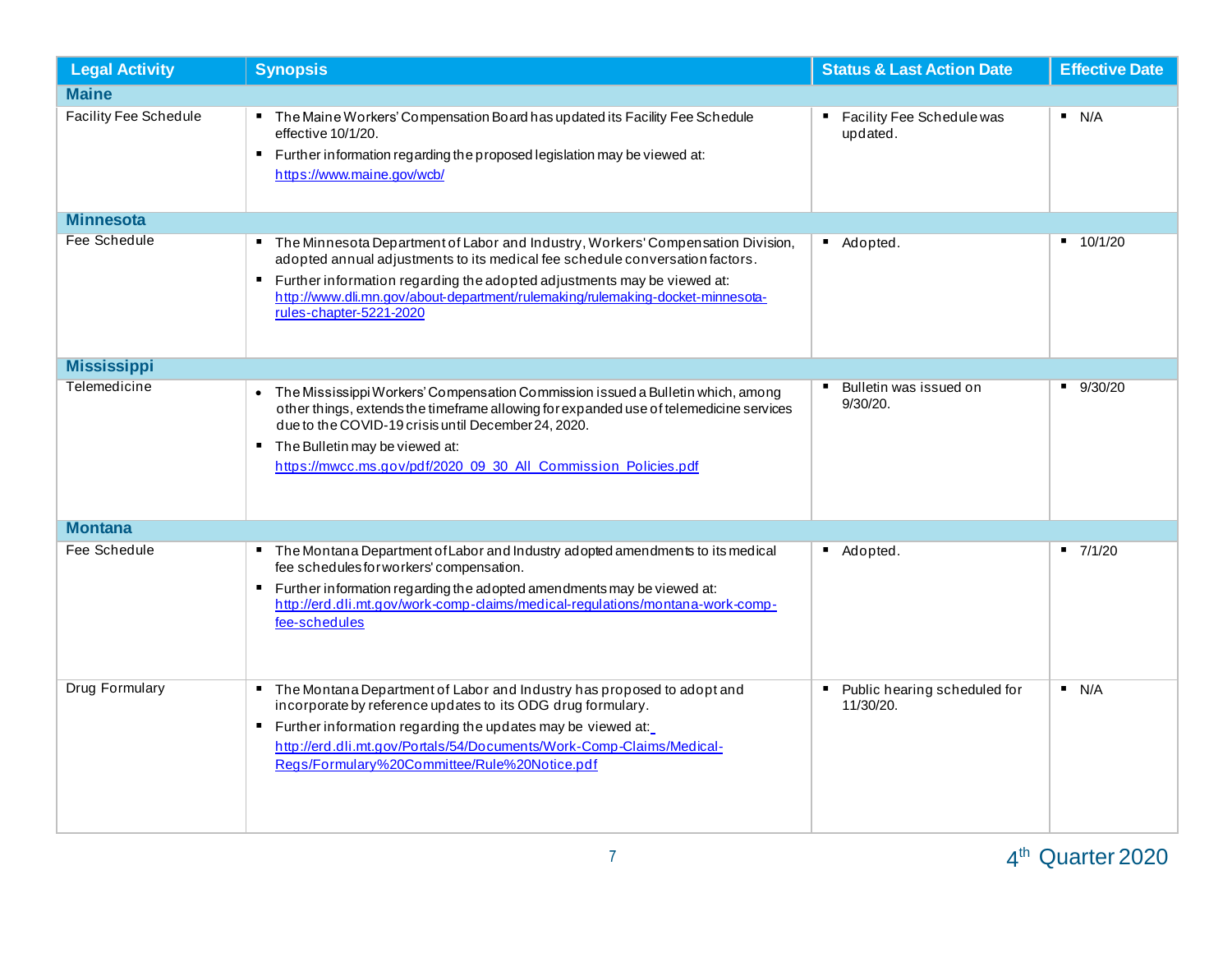| <b>Legal Activity</b>           | <b>Synopsis</b>                                                                                                                                                                                                                                                                                                                                           | <b>Status &amp; Last Action Date</b>                                          | <b>Effective Date</b> |
|---------------------------------|-----------------------------------------------------------------------------------------------------------------------------------------------------------------------------------------------------------------------------------------------------------------------------------------------------------------------------------------------------------|-------------------------------------------------------------------------------|-----------------------|
| <b>Nebraska</b>                 |                                                                                                                                                                                                                                                                                                                                                           |                                                                               |                       |
| <b>LB 487</b><br>Drug Formulary | Proposed legislation which requires the Nebraska Workers' Compensation Court to<br>adopt an evidence-based drug formulary.<br>Further information regarding the proposed legislation may be viewed at:<br>л.<br>https://nebraskalegislature.gov/FloorDocs/106/PDF/Intro/LB487.pdf                                                                         | Died at the close of the<br>2020 Legislative Session.                         | N/A                   |
| <b>New Jersey</b>               |                                                                                                                                                                                                                                                                                                                                                           |                                                                               |                       |
| A 1708<br>Medical Marijuana     | Proposed legislation which, among other things, requires workers'<br>compensation payers to reimburse an injured worker for the use of medical<br>marijuana under certain circumstances.<br>Further information regarding the proposed legislation may be viewed at:<br>https://legiscan.com/NJ/text/A1708/2020                                           | Pending in the Assembly<br>Appropriations Committee on<br>10/26/20.           | N/A                   |
| A 469<br>Opioid Prescribing     | Proposed legislation which, among other things, limits first-time prescriptions of<br>л.<br>an opioid medication to a 7-day supply, with certain exceptions.<br>Further information regarding the proposed legislation may be viewed at:<br>л.<br>https://www.njleg.state.nj.us/2020/Bills/A0500/469_11.PDF                                               | Referred to the Assembly<br>$\blacksquare$<br>Health Committee on<br>1/14/20. | N/A                   |
| <b>New Mexico</b>               |                                                                                                                                                                                                                                                                                                                                                           |                                                                               |                       |
| Provider Fee Schedule           | The New Mexico Workers' Compensation Administration proposed<br>amendments to its 2021 Health Care Provider Fee Schedule.<br>" Further information regarding the proposed amendments may be viewed at:<br>https://workerscomp.nm.gov/Healthcare-Providers                                                                                                 | Public hearing was held<br>on 10/29/20.                                       | N/A                   |
| <b>New York</b>                 |                                                                                                                                                                                                                                                                                                                                                           |                                                                               |                       |
| Durable Medical Equipment       | The New York State Workers' Compensation Board proposed amendments to the Durable ■<br>$\blacksquare$<br>Medical Equipmentfee schedule and the creation of a prior authorization process.<br>" Further information regarding the proposed amendments may be viewed at:<br>http://www.wcb.ny.gov/content/main/wclaws/442 2 DME FEE Schedule/               | Comment period ends on<br>12/20/20.                                           | N/A                   |
| Prior Authorization Requests .  | The New York State Workers' Compensation Board proposed amendments to implement<br>an internetportal-based submission and review process for requesting prior approval for<br>medical treatment and care.<br>" Further information regarding the proposed amendments may be viewed at:<br>http://www.wcb.ny.gov/content/main/wclaws/324 2 Prior Auth Reg/ | Comment period ends on<br>12/20/20.                                           | N/A                   |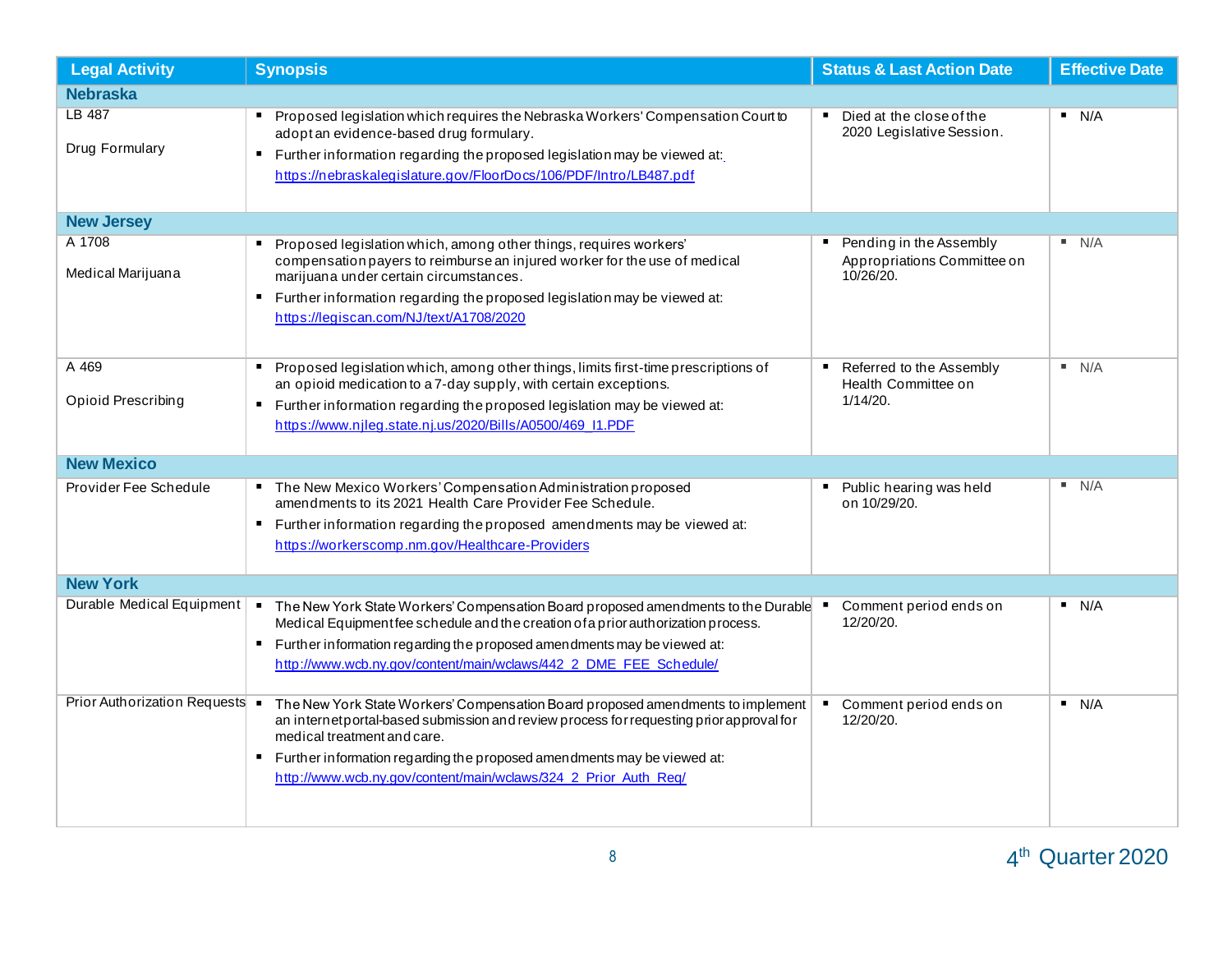| <b>Legal Activity</b>                           | <b>Synopsis</b>                                                                                                                                                                                                                                                                                                                                                                                                                                                                 | <b>Status &amp; Last Action Date</b>  | <b>Effective Date</b> |
|-------------------------------------------------|---------------------------------------------------------------------------------------------------------------------------------------------------------------------------------------------------------------------------------------------------------------------------------------------------------------------------------------------------------------------------------------------------------------------------------------------------------------------------------|---------------------------------------|-----------------------|
| Telemedicine                                    | The New York State Workers' Compensation Board adopted emergency amendments to<br>allow telemedicine in some circumstances for social distancing purposes due to the<br>outbreak of COVID-19.<br>Further information regarding the adopted amendments may be viewed at:<br>http://www.wcb.ny.gov/content/main/wclaws/Covid-19/                                                                                                                                                  | Adopted.                              | $-7/20/20$            |
| Drug Formulary-<br><b>Prescription Renewals</b> | The New York State Workers' Compensation Board announced it has modified<br>л.<br>the Workers' Compensation Drug Formulary to extend the deadline by which all<br>health care providers must obtain prior authorization for renewals of non-<br>formulary medications from June 5, 2020, to January 1, 2021.<br>The announcement may be viewed at:<br>$\blacksquare$<br>http://www.wcb.ny.gov/content/main/hcpp/DrugFormulary/formulary-deadline-<br>extended-to-Jan-1-2021.jsp | Announcementissued.<br>$\blacksquare$ | N/A                   |
| <b>Medical Treatment</b><br>Guidelines          | " The New York State Workers' Compensation Board adopted amendments to its Medical<br>Treatment Guidelines to add a Hand, Wrist and Forearm Medical Treatment Guideline<br>and a new Asthma Medical Treatment Guideline.<br>Further information regarding the adopted amendments may be viewed at:<br>$\blacksquare$<br>http://www.wcb.ny.gov/content/main/wclaws/12NYCRR324 2AsthmaHandWristFore<br>armMTG/                                                                    | Adopted.                              | 1/1/21                |
| <b>Medical Treatment</b><br>Guidelines          | The New York State Workers' Compensation Board proposed amendments to<br>$\blacksquare$<br>incorporate new Medical Treatment Guidelines of Post-Traumatic Stress Disorder and<br>Acute Stress Disorder, and Major Depressive Disorder.<br>Further information regarding the proposed amendments may be viewed at:<br>п.<br>http://www.wcb.ny.gov/content/main/wclaws/324 2 MTG PSD ASD MDD/                                                                                     | Adopted.<br>$\blacksquare$            | 1/1/21                |
| <b>Medical Treatment</b><br>Guidelines          | The New York State Workers' Compensation Board adopted amendments to its<br>Medical Treatment Guidelines to incorporate four guidelines by reference: Hip/Groin,<br>Foot/Ankle, Elbow, and Occupational Interstitial Lung Disease.<br>" Further information regarding the adopted amendments may be viewed at:<br>http://www.wcb.ny.gov/content/main/wclaws/Rev-MTG-Amendment-324-2/                                                                                            | Adopted.                              | 1/1/21                |

 $4^{\text{th}}$  Quarter 2020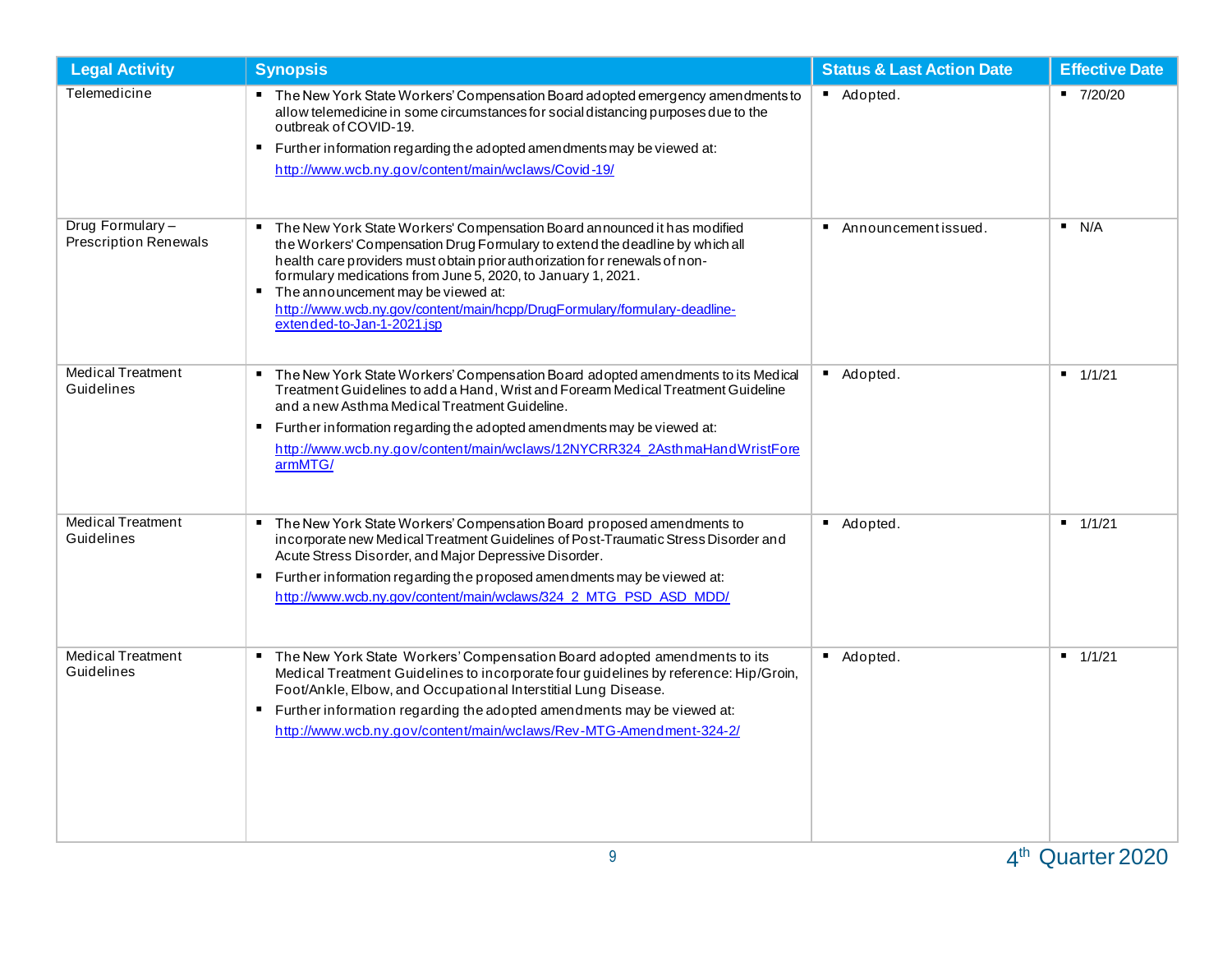| <b>Legal Activity</b>                                                   | <b>Synopsis</b>                                                                                                                                                                                                                                                                                                                                                                                                                                                                                                                                                                                                                                                                                         | <b>Status &amp; Last Action Date</b>                                                           | <b>Effective Date</b> |
|-------------------------------------------------------------------------|---------------------------------------------------------------------------------------------------------------------------------------------------------------------------------------------------------------------------------------------------------------------------------------------------------------------------------------------------------------------------------------------------------------------------------------------------------------------------------------------------------------------------------------------------------------------------------------------------------------------------------------------------------------------------------------------------------|------------------------------------------------------------------------------------------------|-----------------------|
| A 864<br>Pharmacy Choice                                                | " Proposed legislation which prohibits an employer/carrier from refusing to allow a<br>claimant to utilize a pharmacy of his or her choice to furnish the prescribed<br>medications required by the claimant as long as such pharmacy's charges are below<br>the pharmaceutical fee schedule.<br>Further information regarding the proposed legislation may be viewed at:<br>https://nyassembly.gov/leg/?default_fld=%0D%0A⋚_video=&bn=A864&term=0&<br>Summary=Y&Actions=Y&Text=Y                                                                                                                                                                                                                       | ■ Referred to the Assembly<br>Committee on Labor on<br>1/8/20.                                 | N/A                   |
| A 1250<br>Choice of Pharmacy                                            | Proposed legislation which:<br>Authorizes workers' compensation claimants to use any in-state pharmacy that is<br>registered with the education department, though an employer or insurance carrier<br>may encourage use of a pharmacy with which it has a contract.<br>" Provides that a workers' compensation carrier shall not be liable for charges from<br>any out-of-state pharmacy or for any extemporaneous compound medication that<br>has by been approved by the Food and Drug Administration.<br>Further information regarding the proposed legislation may be viewed at:<br>п.<br>https://nyassembly.gov/leg/?default_fld=%0D%0A⋚_video=&bn=a1250&term=2<br>019&Summary=Y&Actions=Y&Text=Y | Referred to the Assembly<br>$\blacksquare$<br>Committee on Labor on<br>1/8/20.                 | N/A                   |
| S 3969A<br>(A 3753A)<br>Occupational and Physical<br>Therapy Assistants | Proposed legislation which authorizes treatment of workers' compensation injuries by<br>an occupational therapy assistant and a physical therapy assistant.<br>Further information regarding the proposed legislation may be viewed at:<br>https://nyassembly.gov/leg/?default_fld=⋚_video=&bn=A03753&term=2019&Summ<br>ary=Y&Actions=Y&Text=Y                                                                                                                                                                                                                                                                                                                                                          | Passed in the Senate on<br>7/21/20. Referred to the<br>Assembly Labor Committee on<br>7/21/20. | N/A                   |
| A 3594<br>Physical Therapy<br>Assistants                                | Proposed legislation which permits an authorized physician treating injured<br>employees to direct that physical therapy care may be rendered by a certified<br>physical therapist assistant under the workers' compensation program.<br>Further information regarding the proposed legislation may be viewed at:<br>$\blacksquare$<br>https://nyassembly.gov/leg/?default_fld=⋚_video=&bn=A03594&term=2019&Summ<br>ary=Y&Actions=Y&Text=Y                                                                                                                                                                                                                                                              | • Referred to the Assembly<br>Committee on Labor on<br>1/8/20.                                 | N/A                   |
| A 5438<br>Acupuncture                                                   | Proposed legislation which authorizes the care and treatment of injured employees<br>by licensed or certified acupuncturists under the workers' compensation program.<br>■ Further information regarding the proposed legislation may be viewed at:<br>https://nyassembly.gov/leg/?default_fld=⋚_video=&bn=A05438&term=2019∑<br>mary=Y&Actions=Y                                                                                                                                                                                                                                                                                                                                                        | Referred to the Assembly<br>Committee on Labor on<br>1/8/20.                                   | N/A                   |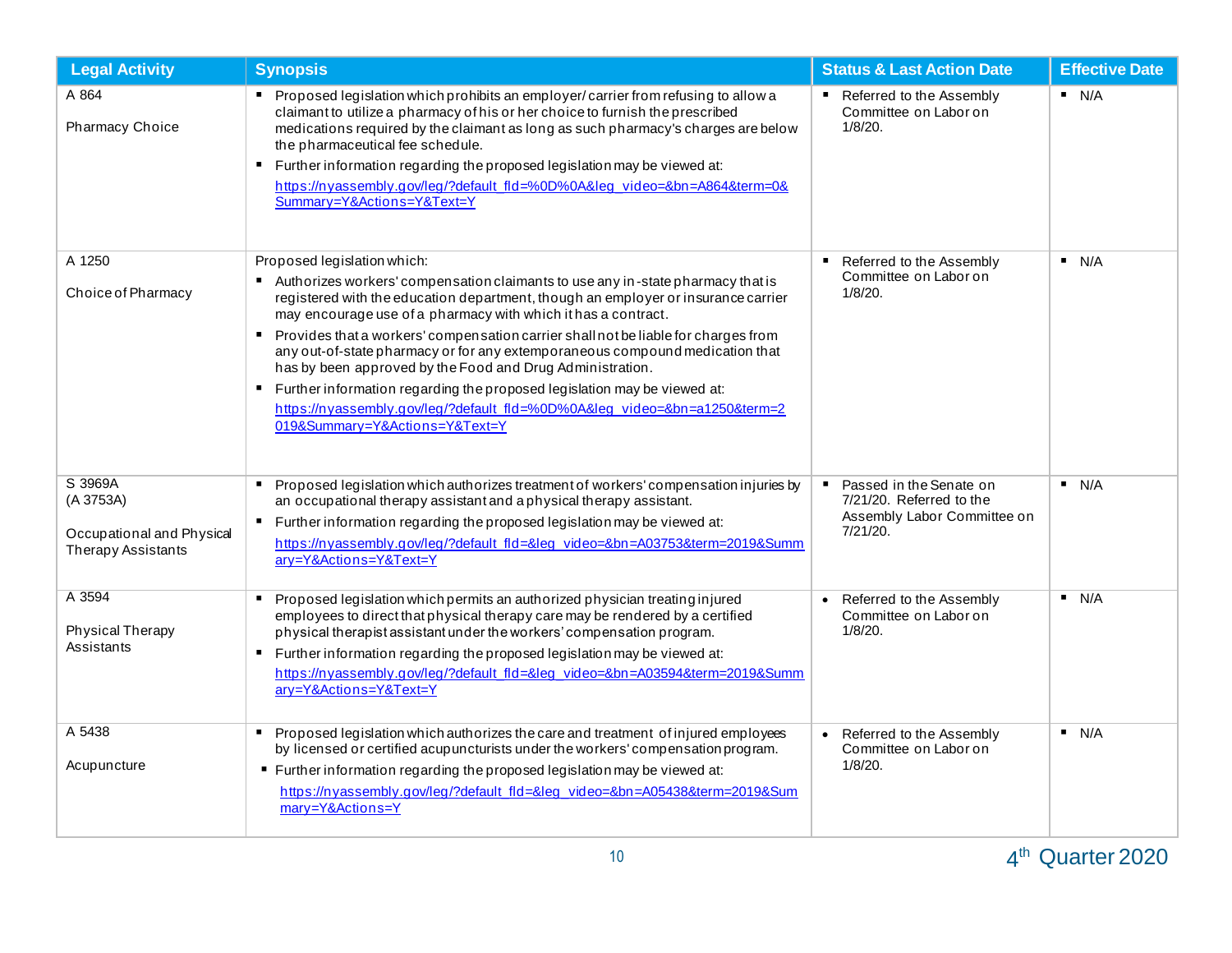| <b>Legal Activity</b>                                                                | <b>Synopsis</b>                                                                                                                                                                                                                                                                                                                                                                                                                                                                                                                                                  | <b>Status &amp; Last Action Date</b>                                   | <b>Effective Date</b> |
|--------------------------------------------------------------------------------------|------------------------------------------------------------------------------------------------------------------------------------------------------------------------------------------------------------------------------------------------------------------------------------------------------------------------------------------------------------------------------------------------------------------------------------------------------------------------------------------------------------------------------------------------------------------|------------------------------------------------------------------------|-----------------------|
| A 0469<br><b>Nurse Practitioners</b>                                                 | " Proposed legislation which authorizes treatment of workers' compensation injuries by<br>a certified nurse practitioner.<br>Further information regarding the proposed legislation may be viewed at:<br>п<br>https://nyassembly.gov/leg/?default_fld=⋚_video=&bn=A00469&term=2019&Summ<br>ary=Y&Actions=Y&Text=Y                                                                                                                                                                                                                                                | Referred to the Assembly<br>Committee on Labor on 1/8/20.              | N/A                   |
| A 2679<br>Pre-Authorized Treatment<br><b>Procedures</b>                              | Proposed legislation which amends provisions regarding pre-authorized<br>procedures for the treatment of injured workers under workers' compensation law.<br>" Further information regarding the proposed legislation may be viewed at:<br>https://nyassembly.gov/leg/?default_fld=%0D%0A⋚_video=&bn=A2679&term=201<br>9&Summary=Y&Actions=Y&Text=Y                                                                                                                                                                                                              | Referred to the Assembly<br>$\bullet$<br>Committee on Labor on 1/8/20. | N/A                   |
| A 7045<br>(S 5302)<br><b>Medical Payment Disputes</b><br><b>Treatment Guidelines</b> | Proposed legislation which, among other things:<br>Grants doctors and other providers standing to address payment issues and appeal<br>decisions, as claimants have.<br>Provides that guidelines could be used only to approve, not deny, treatment.<br>Raises the threshold for which treatments require prior authorization from \$1,000 to<br>$\blacksquare$<br>\$2,000.<br>" Further information regarding the proposed legislation may be viewed at:<br>https://nyassembly.gov/leg/?default_fld=⋚_video=&bn=A07045&term=2019&Su<br>mmary=Y&Actions=Y&Text=Y | Referred to the Assembly<br>л.<br>Committee on Labor on 1/8/20.        | N/A                   |
| A 8117<br>(S 7245)<br>Network Pharmacy                                               | Proposed legislation which amends workers' compensation law regarding<br>contracted network pharmacy use.<br>Further information regarding the proposed legislation may be viewed at:<br>https://nyassembly.gov/leg/?default_fld=%0D%0A⋚_video=&bn=S7245&term=201<br>9&Summary=Y&Actions=Y&Text=Y                                                                                                                                                                                                                                                                | Recommitted to the<br>п.<br>Assembly Labor<br>Committee on 5/28/20.    | N/A                   |
| S 2054<br>Reimbursement for<br>Medical Marijuana                                     | Proposed legislation which deems medical marijuana as a prescription drug and<br>would require reimbursement by insurers, including workers' compensation.<br>Further information regarding the proposed legislation may be viewed at:<br>$\bullet$<br>https://nyassembly.gov/leg/?default_fld=⋚_video=&bn=S02054&term=2019&Summ<br>ary=Y&Actions=Y&Text=Y                                                                                                                                                                                                       | Referred to the Senate Health<br>Committee on 1/8/20.                  | N/A                   |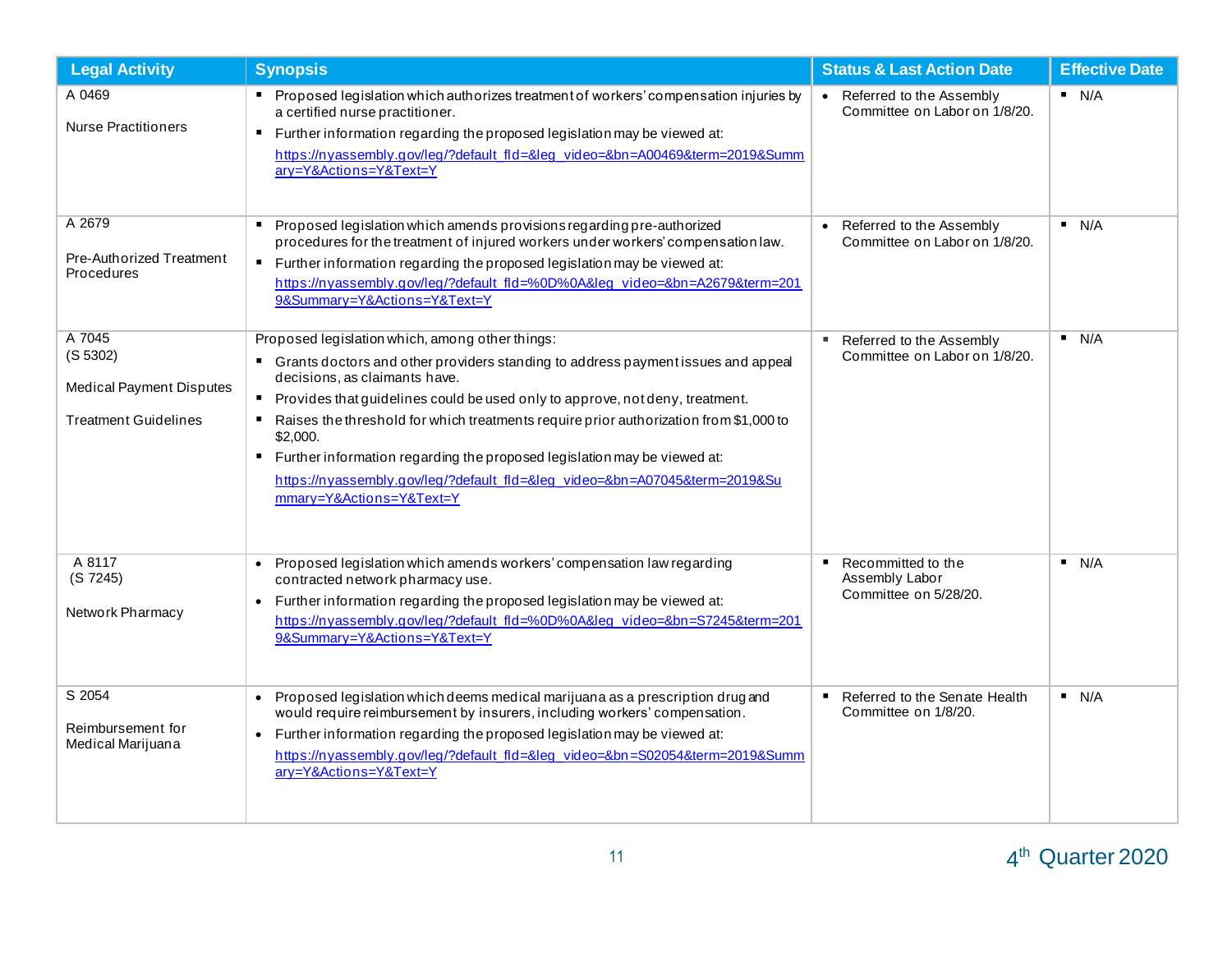| <b>Legal Activity</b>                          | <b>Synopsis</b>                                                                                                                                                                                                                                                                                                                                                                                                                                                                                                                                                                                                                                      | <b>Status &amp; Last Action Date</b>                    | <b>Effective Date</b> |
|------------------------------------------------|------------------------------------------------------------------------------------------------------------------------------------------------------------------------------------------------------------------------------------------------------------------------------------------------------------------------------------------------------------------------------------------------------------------------------------------------------------------------------------------------------------------------------------------------------------------------------------------------------------------------------------------------------|---------------------------------------------------------|-----------------------|
| S 5421<br>Massage Therapists                   | • Passed legislation which authorizes treatment of workers' compensation injuries by a<br>duly licensed massage therapist.<br>Further information regarding the passed legislation may be viewed at:<br>$\bullet$<br>https://assembly.state.ny.us/leg/?default_fld=%0D%0A⋚_video=&bn=S5421<br>&term=0&Summary=Y&Actions=Y&Text=Y                                                                                                                                                                                                                                                                                                                     | Pending in the Senate on<br>7/22/20.                    | N/A                   |
| <b>Ohio</b>                                    |                                                                                                                                                                                                                                                                                                                                                                                                                                                                                                                                                                                                                                                      |                                                         |                       |
| Formulary                                      | " The Ohio Bureau of Workers' Compensation adopted rules which, among other things,<br>amend its outpatient medication formulary.<br>" Further information regarding the adopted rules may be viewed at:<br>https://www.bwc.ohio.gov/downloads/blankpdf/PhamacyRulesReview.pdf                                                                                                                                                                                                                                                                                                                                                                       | Adopted.                                                | 9/1/20                |
| <b>Oklahoma</b>                                |                                                                                                                                                                                                                                                                                                                                                                                                                                                                                                                                                                                                                                                      |                                                         |                       |
| <b>Medical Fee Schedule</b>                    | The Oklahoma Workers' Compensation Commission adopted changes to its<br>$\blacksquare$<br>Medical Fee Schedule.<br>■ Further information regarding the adopted changes may be viewed at:<br>https://www.ok.gov/wcc/Medical/index.html                                                                                                                                                                                                                                                                                                                                                                                                                | ٠.<br>Adopted.                                          | $-7/1/20$             |
| Independent Medical<br>Examinations<br>SB 1375 | The Oklahoma Workers' Compensation Commission ("WCC") adopted rule<br>amendments which, among other things:<br>" Modify the qualifications for a person seeking appointment by the WCC as an<br>independent medical examiner.<br>Allow the WCC to deviate from its reimbursement schedule for independent<br>medical examiner testimony when good cause is shown.<br>■ Further information regarding the adopted rule amendments may be viewed at:<br>https://www.ok.gov/wcc/documents/Title%20810%20Proposed%20Permanent<br>%20Rules-%20WCC%202020.pdf<br>Enacted legislation which adds chiropractic services to allowable medical treatment.<br>٠ | $\blacksquare$<br>Adopted.<br>Signed by the Governor on | 9/11/20<br>$-11/1/20$ |
| Chiropractic Care                              | " Further information regarding the enacted legislation may be viewed at:<br>http://www.oklegislature.gov/BillInfo.aspx?Bill=SB1375                                                                                                                                                                                                                                                                                                                                                                                                                                                                                                                  | 5/18/20.                                                |                       |
| <b>Oregon</b>                                  |                                                                                                                                                                                                                                                                                                                                                                                                                                                                                                                                                                                                                                                      |                                                         |                       |
| Medical Fee Schedule                           | The Oregon Workers' Compensation Division adopted updates to its Medical Fee<br>Schedule regarding COVID-19 testing and telehealth services.<br>" Further information regarding the adopted updates may be viewed at:<br>https://wcd.oregon.gov/laws/Documents/New_rules/9-20060-new.pdf                                                                                                                                                                                                                                                                                                                                                             | Adopted.<br>٠                                           | 9/21/20               |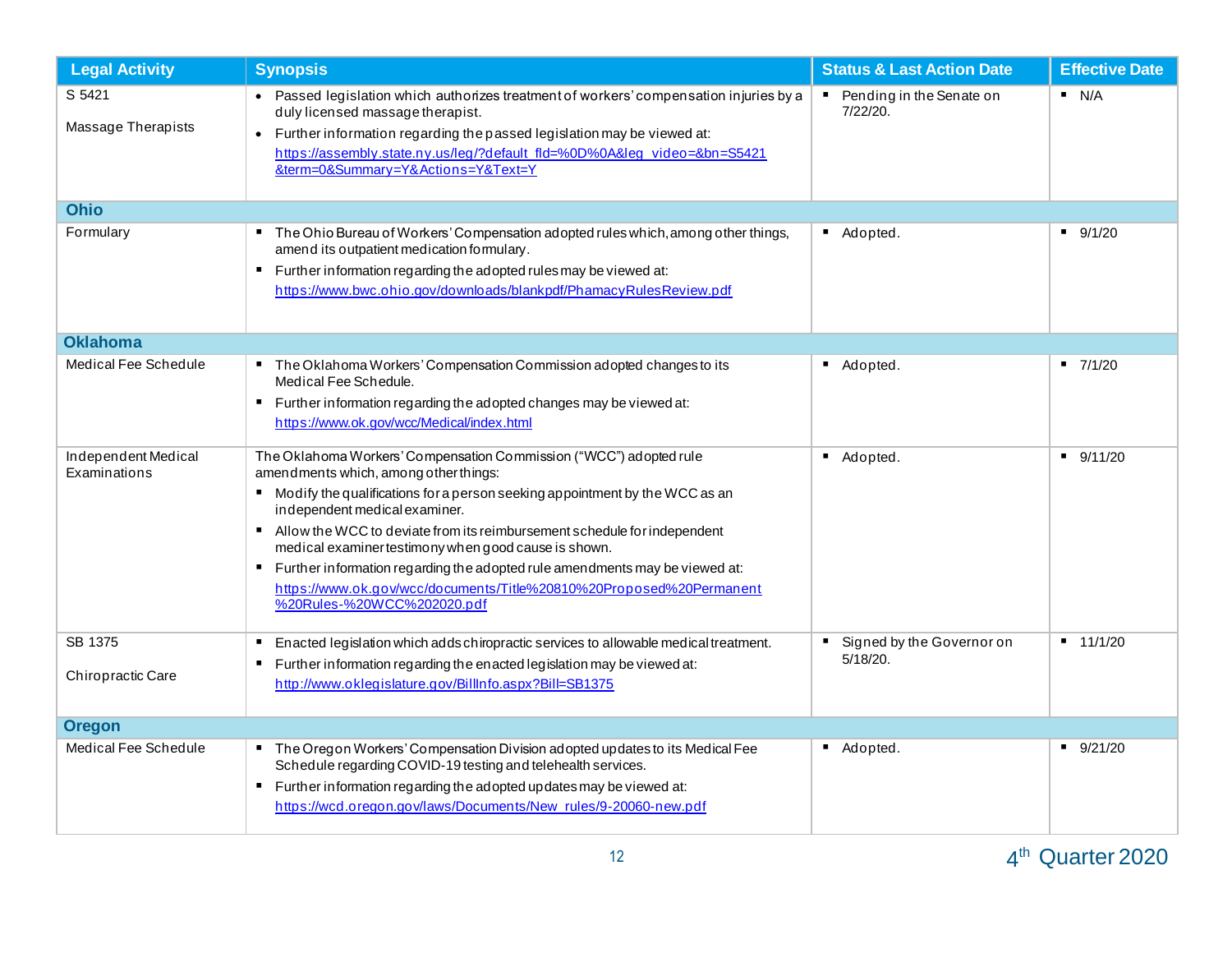| <b>Legal Activity</b>                        | <b>Synopsis</b>                                                                                                                                                                                                                                                                                                                                                                                                                                | <b>Status &amp; Last Action Date</b>                                                                                           | <b>Effective Date</b>      |  |  |
|----------------------------------------------|------------------------------------------------------------------------------------------------------------------------------------------------------------------------------------------------------------------------------------------------------------------------------------------------------------------------------------------------------------------------------------------------------------------------------------------------|--------------------------------------------------------------------------------------------------------------------------------|----------------------------|--|--|
| <b>Pennsylvania</b>                          |                                                                                                                                                                                                                                                                                                                                                                                                                                                |                                                                                                                                |                            |  |  |
| SB 507<br><b>Opioid Prescriptions</b>        | Proposed legislation which limits opioid prescriptions to an average daily dosage of 100<br>morphine milligram equivalents, with certain exceptions.<br>" Further information regarding the proposed legislation may be viewed at:<br>https://www.legis.state.pa.us/CFDOCS/Legis/PN/Public/btCheck.cfm?txtType=PDF&ses<br>sYr=2019&sessInd=0&billBody=S&billTyp=B&billNbr=0507&pn=0539                                                         | <b>Referred to Senate Committee</b><br>$\blacksquare$<br>on Consumer Protection and<br>Professional Licensure on<br>$4/3/19$ . | N/A                        |  |  |
| HB 1784<br>Direction of Care                 | Proposed legislation which, among other things, requires an injured worker to utilize a<br>provider panel network, chosen by the employer, beyond the first 90 days of treatment,<br>which is the current law.<br>Further information regarding the proposed legislation may be viewed at:<br>https://www.legis.state.pa.us/CFDOCS/Legis/PN/Public/btCheck.cfm?txtType=PDF&ses<br>sYr=2019&sessInd=0&billBody=H&billTyp=B&billNbr=1784&pn=2374 | Referred to the House<br>Committee on Labor and<br>Industry on 8/30/19.                                                        | N/A                        |  |  |
| <b>Rhode Island</b>                          |                                                                                                                                                                                                                                                                                                                                                                                                                                                |                                                                                                                                |                            |  |  |
| SB 2915<br>Provider Bills, Status<br>Reports | Enacted legislation which, among other things, changes the frequency from every 12<br>weeks, to every 10 weeks, with which an employee's medical provider must render bills<br>and status reports, concerning actual and anticipated medical treatment plans.<br>Further information regarding the enacted legislation may be viewed at:<br>п.<br>http://webserver.rilin.state.ri.us/BillText/BillText20/SenateText20/S2915.pdf                | Signed by the Governor on<br>7/22/20.                                                                                          | 7/22/20<br>$\blacksquare$  |  |  |
| <b>South Dakota</b>                          |                                                                                                                                                                                                                                                                                                                                                                                                                                                |                                                                                                                                |                            |  |  |
| Provider Fee Schedule                        | The South Dakota Department of Labor and Regulation adopted amendments to its<br>Workers' Compensation Provider Fee Schedule.<br>" Further information regarding the adopted amendments may be viewed at:<br>http://statelink.stateside.com/Attachments/22899_591_AdminsOriginalDraft.pdf                                                                                                                                                      | Adopted.<br>$\blacksquare$                                                                                                     | $\blacksquare$<br>10/14/20 |  |  |
| Texas                                        |                                                                                                                                                                                                                                                                                                                                                                                                                                                |                                                                                                                                |                            |  |  |
| <b>Medical Fee Dispute</b><br>Resolution     | The Texas Department of Insurance, Division of Workers' Compensation,<br>proposed rule amendments which allow health care providers and pharmacy<br>processing agents to electronically submit requests for medical fee dispute<br>resolution (MFDR)<br>Further information regarding the adopted rules may be viewed at:<br>$\bullet$<br>https://www.tdi.texas.gov/wc/rules/proposedrules/documents/pmfdr0920.pdf                             | Comment period ended on<br>٠<br>11/9/20.                                                                                       | N/A                        |  |  |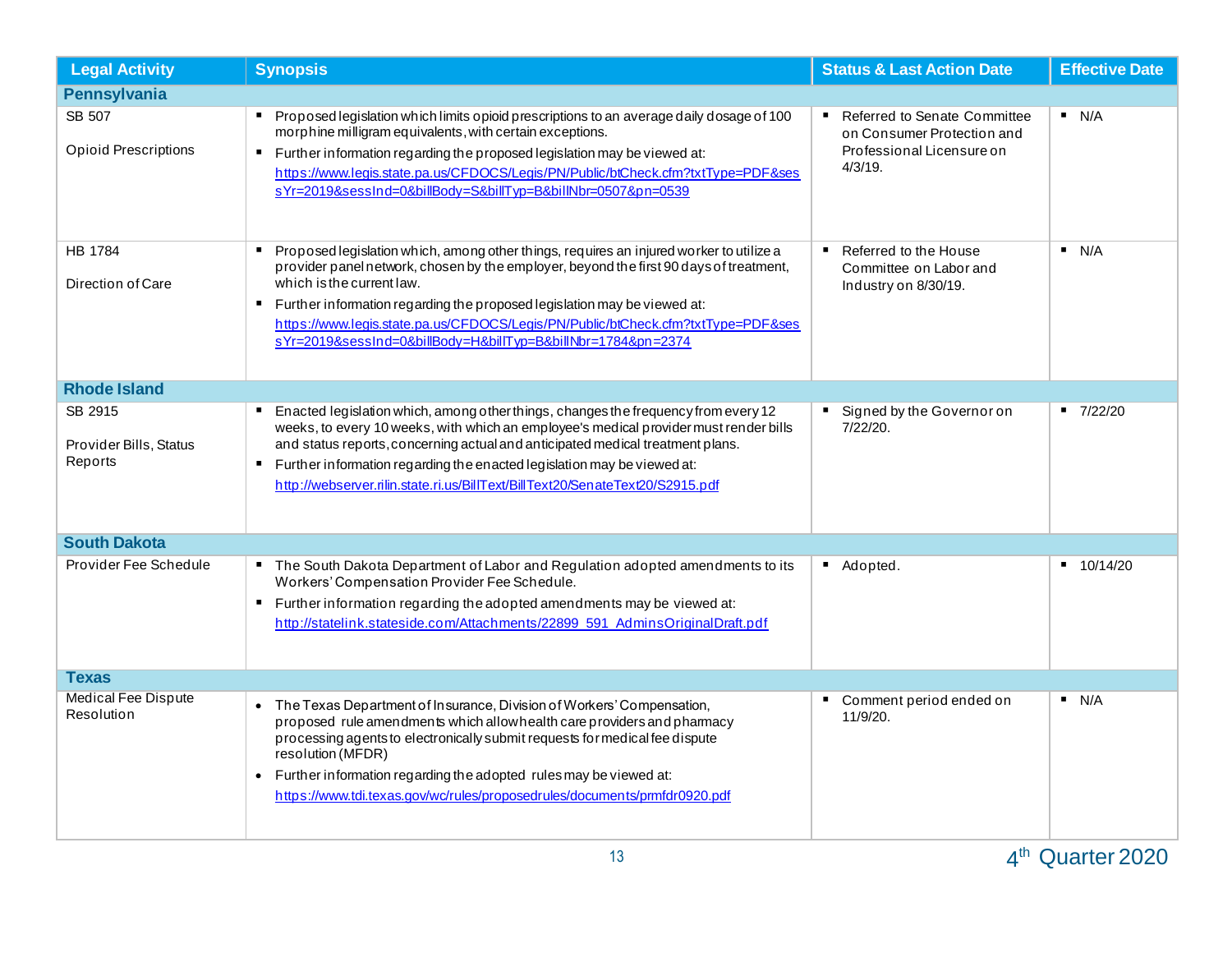| <b>Legal Activity</b>                                             | <b>Synopsis</b>                                                                                                                                                                                                                                                                                                                                                                                                                                                                                                                                                                                                                                                                  | <b>Status &amp; Last Action Date</b>                                                                                | <b>Effective Date</b> |  |  |
|-------------------------------------------------------------------|----------------------------------------------------------------------------------------------------------------------------------------------------------------------------------------------------------------------------------------------------------------------------------------------------------------------------------------------------------------------------------------------------------------------------------------------------------------------------------------------------------------------------------------------------------------------------------------------------------------------------------------------------------------------------------|---------------------------------------------------------------------------------------------------------------------|-----------------------|--|--|
| Physician Reviewer<br>Credentials                                 | • The Texas Department of Insurance, Division of Workers' Compensation,<br>proposed rule amendments to align with the enacted legislation of SB 1742, which<br>requires a physician who performs a peer review, utilization review, or independent<br>review of health care services to have the same or similar specialty as the<br>physician that requests or performs the health care services.<br>Further information regarding the adopted rules may be viewed at:<br>$\bullet$<br>https://www.tdi.texas.gov/wc/rules/proposedrules/documents/pr18011102.pdf                                                                                                                | Comment period ended on<br>12/28/20.                                                                                | N/A                   |  |  |
| <b>Vermont</b>                                                    |                                                                                                                                                                                                                                                                                                                                                                                                                                                                                                                                                                                                                                                                                  |                                                                                                                     |                       |  |  |
| H 14<br>Medical Marijuana<br>H 174<br><b>Opioid Prescriptions</b> | Proposed legislation which extends benefit payments in workers' compensation<br>٠<br>insurance claims to the prescription of medical marijuana.<br>Further information regarding the proposed legislation may be viewed at:<br>ш<br>https://legislature.vermont.gov/bill/status/2020/H.14<br>Proposed legislation which, among other things, limits initial opioid<br>ш<br>prescriptions for acute pain to a 7-day supply with an average daily dosage of<br>50 morphine milligram equivalents, with certain exceptions.<br>Further information regarding the proposed legislation may be viewed at:<br>ш<br>https://legislature.vermont.gov/Documents/2020/Docs/BILLS/H-0174/H- | Died at the close of the 2020<br>Legislative Session.<br>Died at the close of the 2020<br>٠<br>Legislative Session. | N/A<br>N/A            |  |  |
|                                                                   | 0174%20As%20Introduced.pdf                                                                                                                                                                                                                                                                                                                                                                                                                                                                                                                                                                                                                                                       |                                                                                                                     |                       |  |  |
| <b>Washington</b>                                                 |                                                                                                                                                                                                                                                                                                                                                                                                                                                                                                                                                                                                                                                                                  |                                                                                                                     |                       |  |  |
| <b>Medical Aid Rules</b><br>And Fee Schedules                     | The Washington Department of labor and Industries has published the 2020<br>٠<br>edition of the Medical Aid Rules and Fee Schedules (MARFS), effective<br>10/1/20.<br>Further information regarding the 2020 MARFS may be viewed at:<br>ш<br>https://lni.wa.gov/patient-care/billing-payments/fee-schedules-and-payment-<br>policies/policy-2020?utm_medium=email&utm_source=govdelivery                                                                                                                                                                                                                                                                                         | Fee Schedules published.<br>п                                                                                       | 10/1/20               |  |  |

*This document is presented for informational purposes only. The information contained herein highlights several legislative and regulatory developments and is not intended to*  represent these developments in their entirety or the entirety of legislative and regulatory developments in the area of workers' compensation law throughout the fifty states. Neither *the document nor the information contained herein is intended to be construed as legal advice and should not be considered legal advice. Readers should refer to the full text of the legislation or regulation for additional information and consult with their legal professional(s) regarding the applicability of these laws and regulations to their business operations. This report may not be reproduced, distributed, or copied without the prior written consent of AIG.*